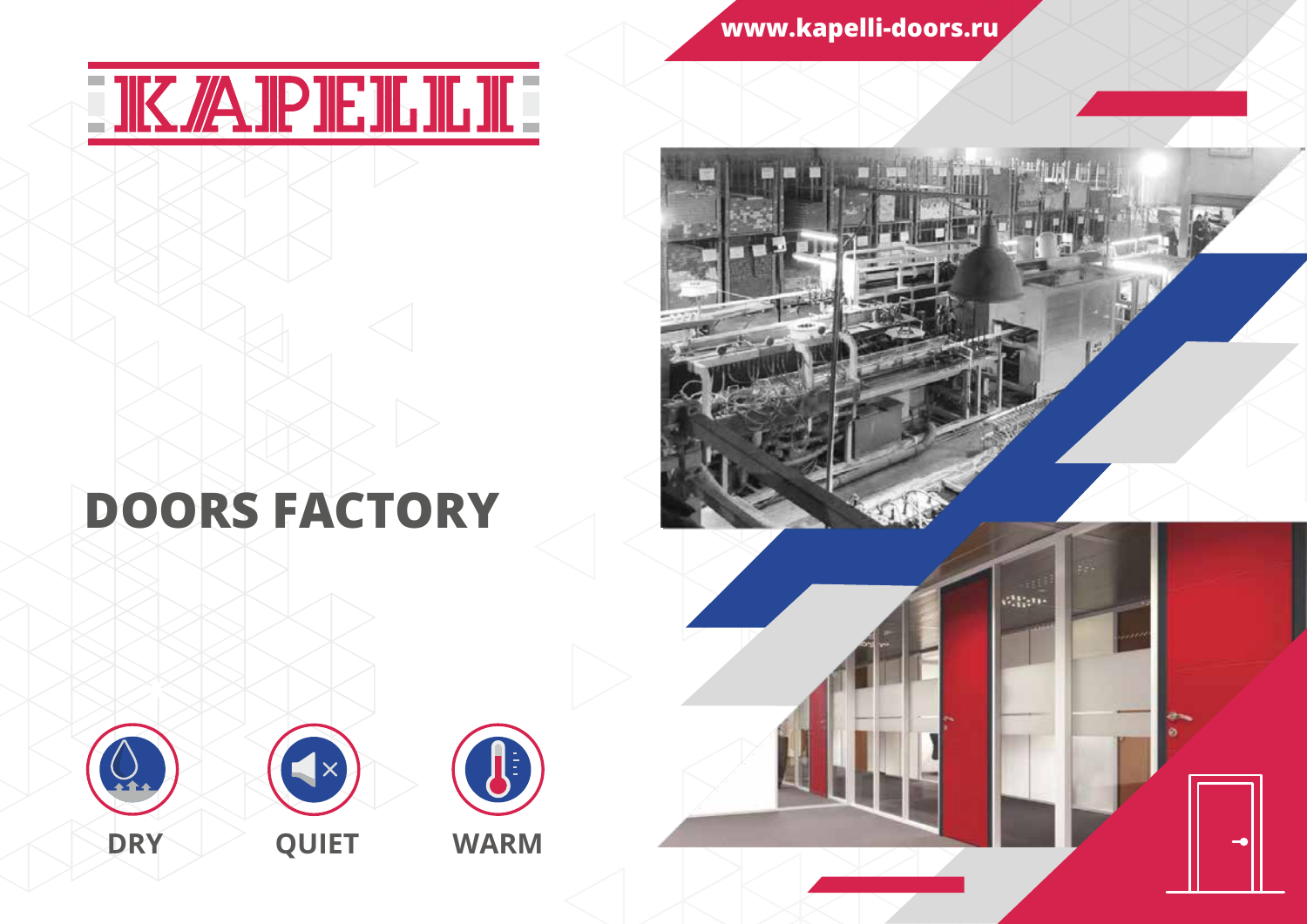

**At the factory, all KAPELLI door components are manufactured: PVC sheets, door frames, platbands, finishing elements. This allows maximum control over the entire production process.**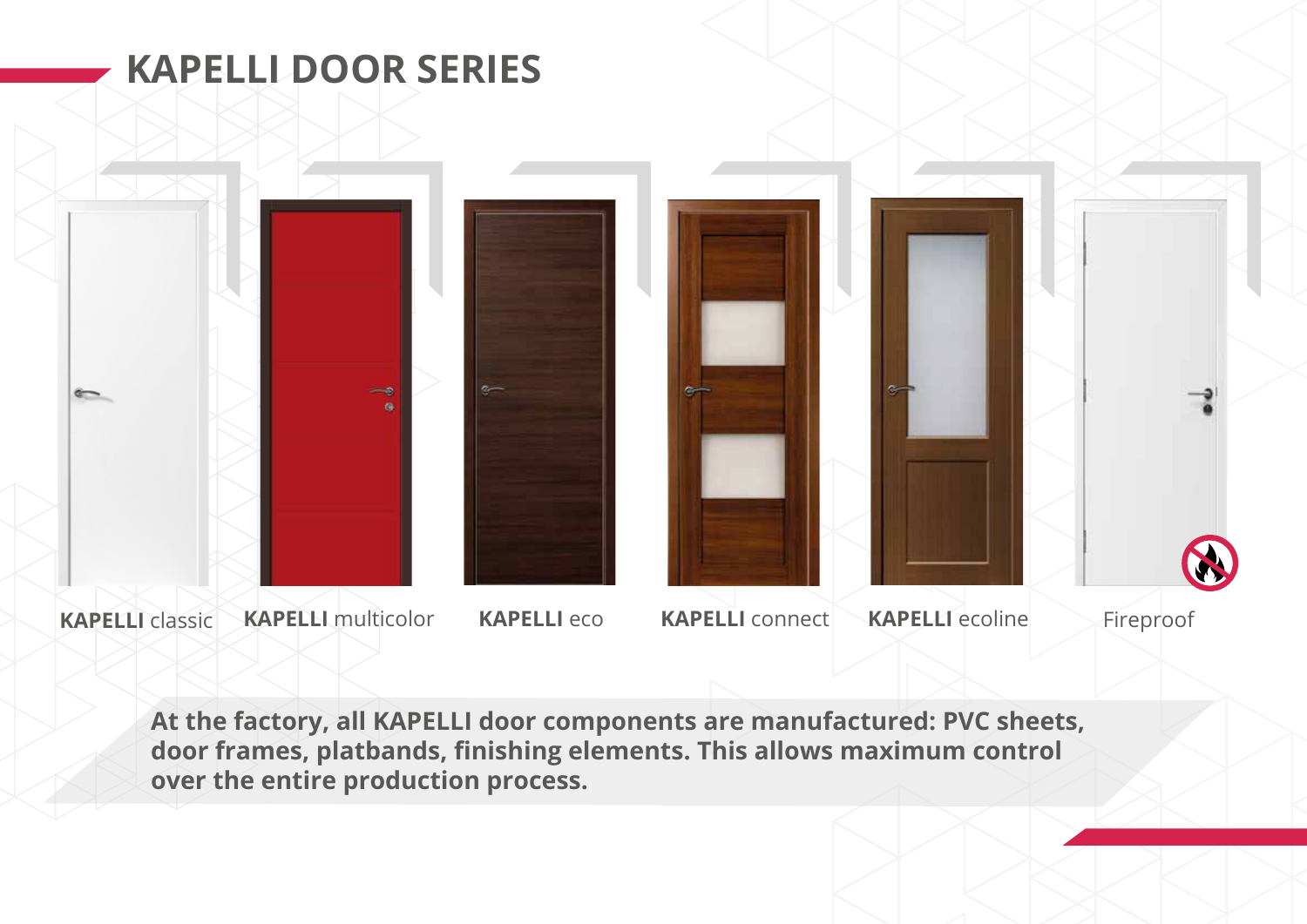## **PRODUCTION**

**The factory is founded on the production and technical base of the INTECHPLAST factory, a leader in the production of shaped PVC moldings.**

#### **STRATEGIC COMPONENTS OF SUCCESS :**

Unique experience in extrusion production Modern technologies Using high quality raw materials



**The generating capacity of the enterprise allows producing 30,000 doors per month.**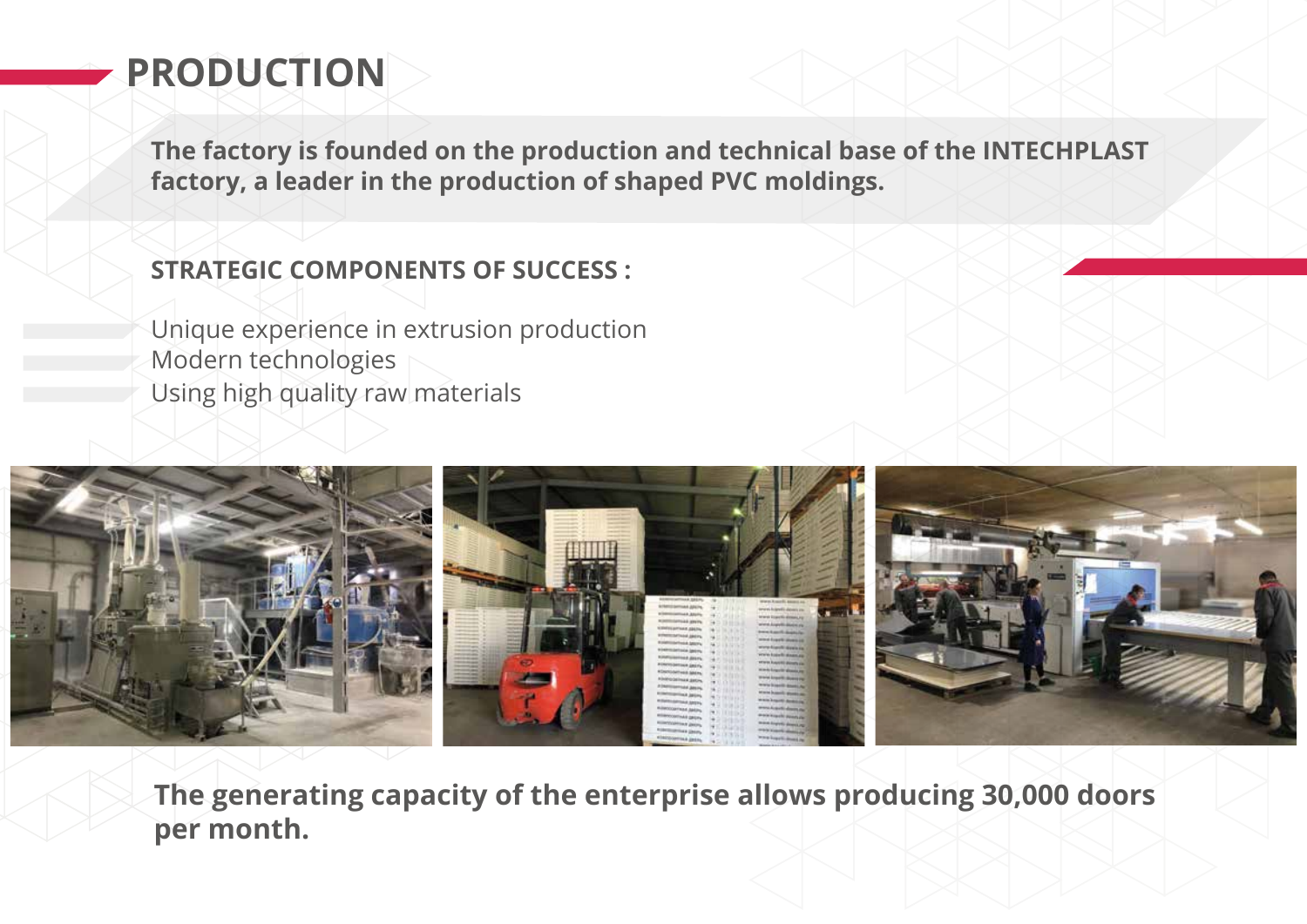### **DISTINCTIVE FEATURES**



**100% moisture resistance**

**High heat and sound insulation**

**Easy installation**

**High resistance to household chemicals**

**Durability and reliability in operation**

#### **IK AIPIEILILII - RELIABLE DOORS!**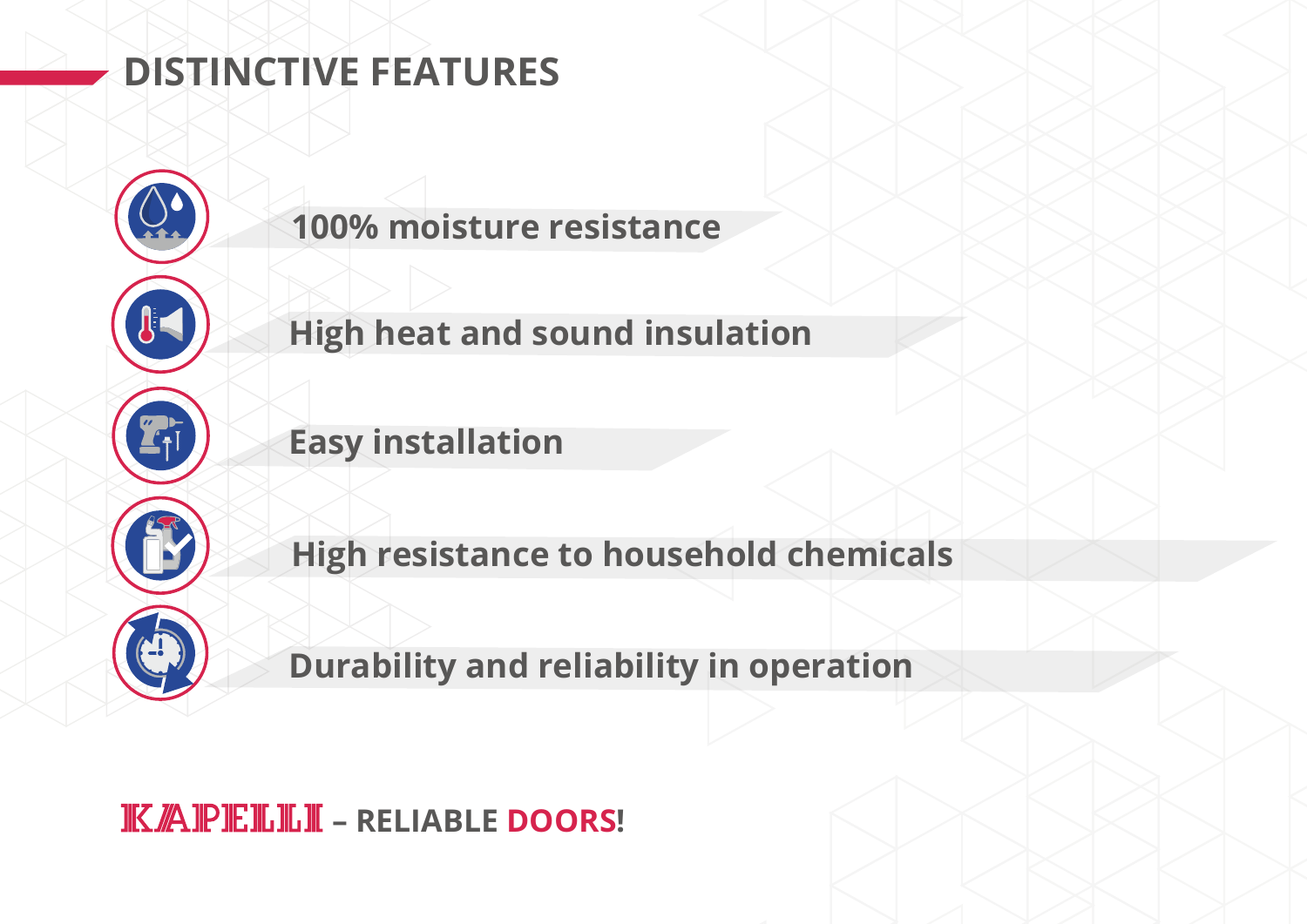## **THE MAIN INSIDE**





- **1. Supporting frame element moisture resistant LVL timber**
- **2. Filler extruded foam polystyrene**
- **3. Edge PVC tape**
- **4. Facing PVC sheet 1.5 mm**
- **5. WPC timber insert under the lock mechanism**
- **6. Extruded PVC telescopic door frame**
- **7. Sealant**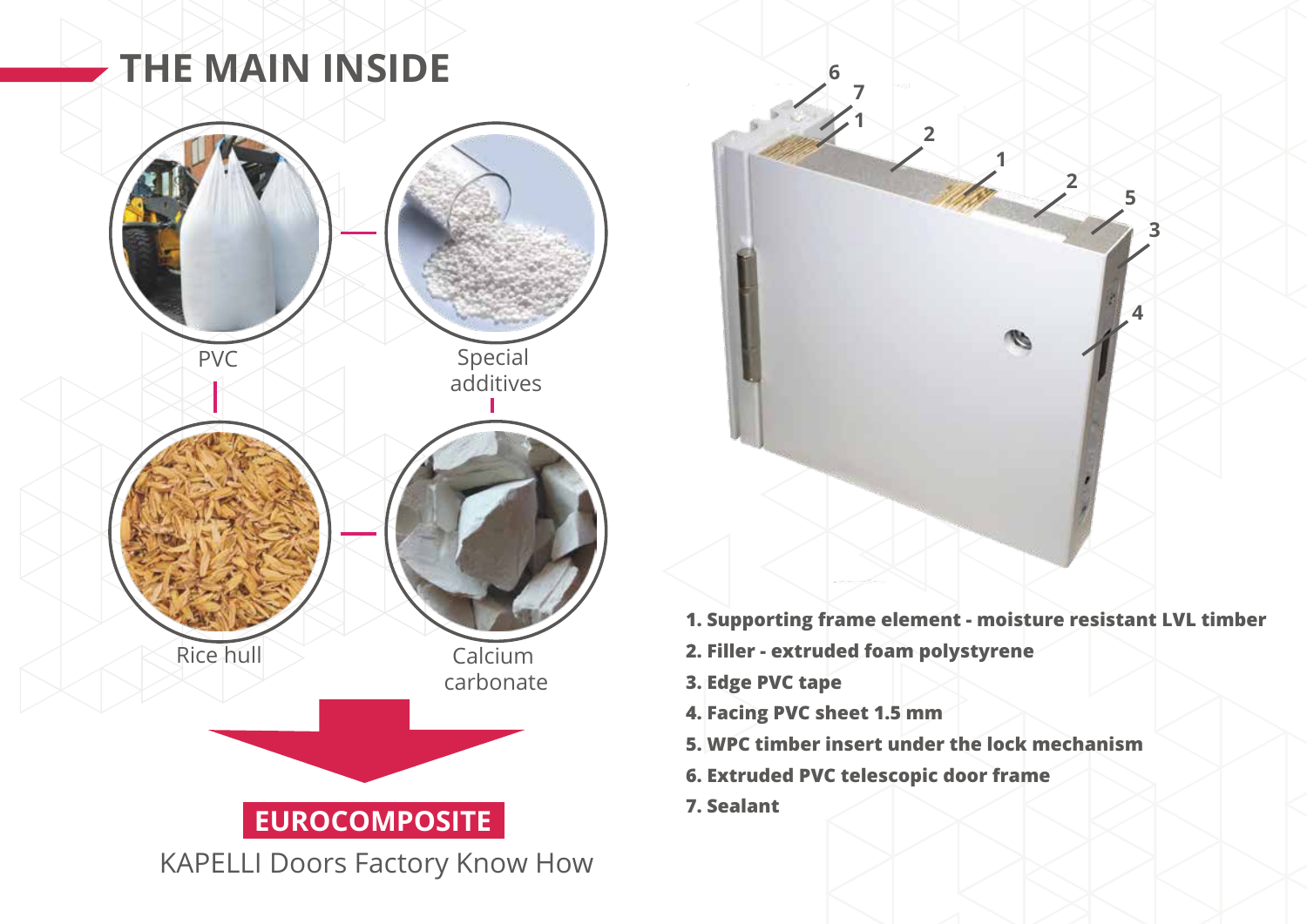#### **NON-STANDARD DOORS**



Non-standard size (by height and width)

Reinforcing the door leaf for using door closer or sliding mechanisms

Installation of special-purpose windows, crash protection, etc.

#### **KAPELLI classic doors are available in glazed versions**



#### **The glazing area is not more than 30% of the door leaf area**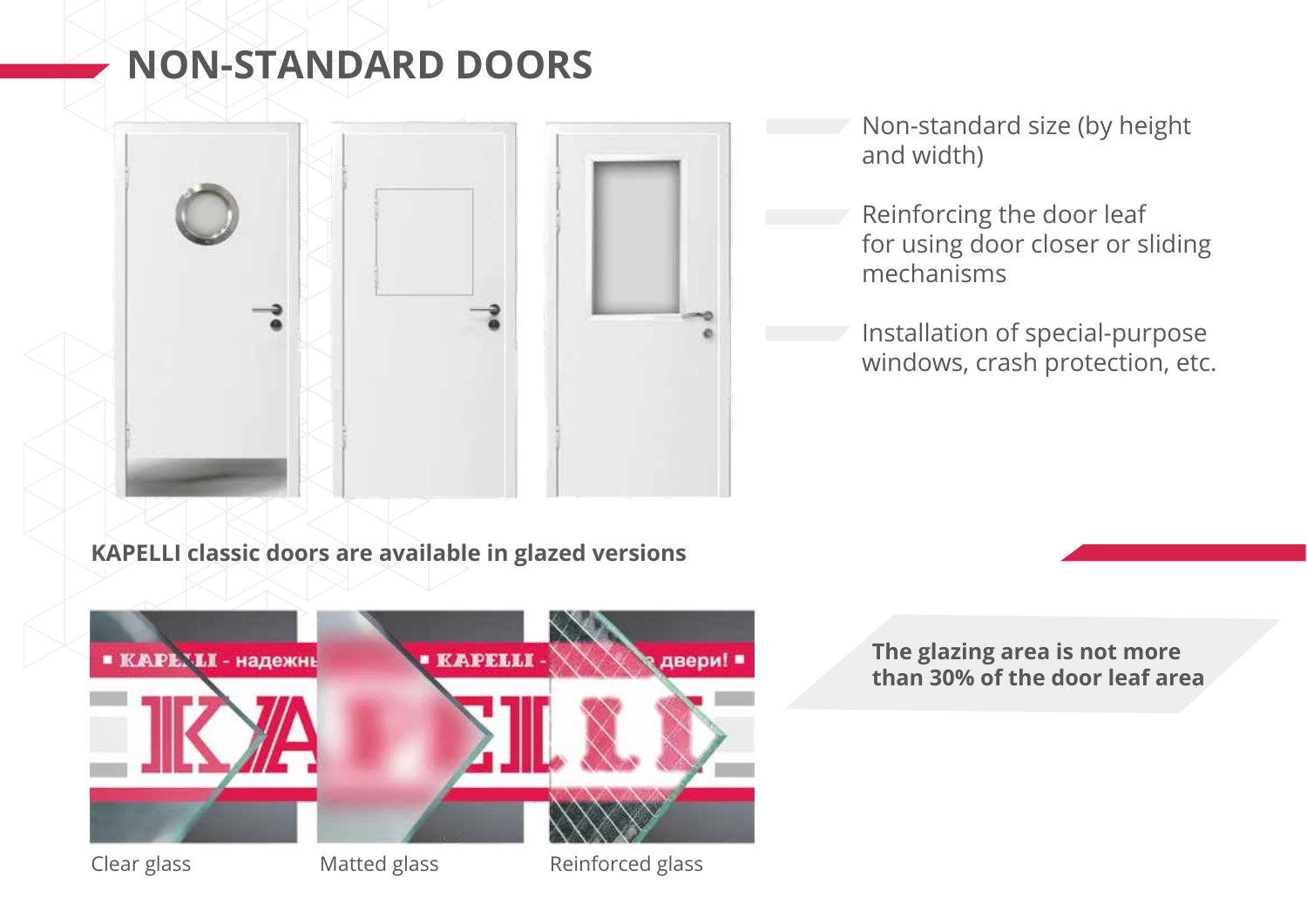#### **WHERE ARE KAPELLI DOORS APPLIED?**





Medical institutions Schools and kindergartens Shops and malls Should industrial, public use







Hotels and holiday centers Cafes and restaurants Office buildings





and residential houses



Sport complexes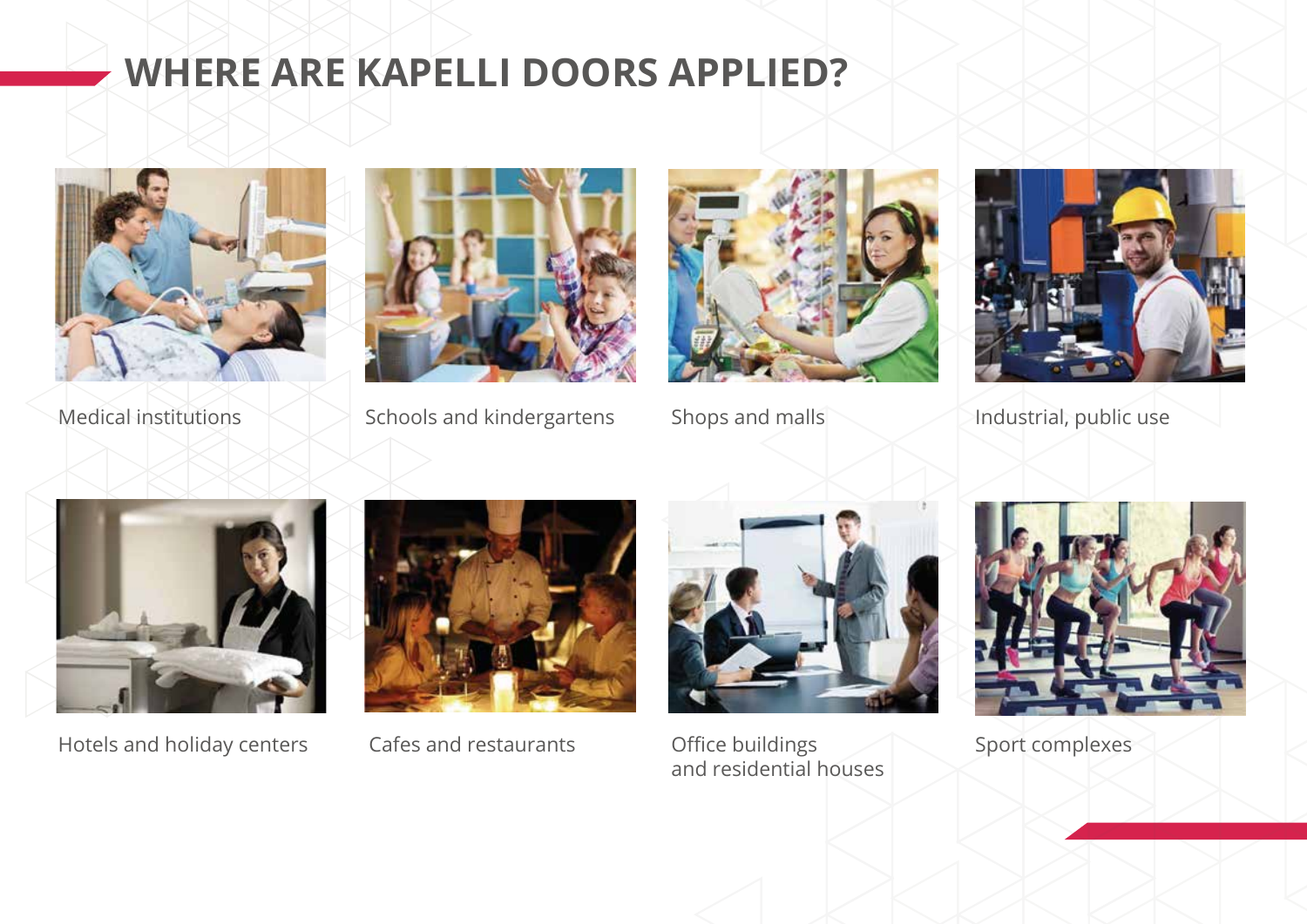### **DECOR OPTIONS**

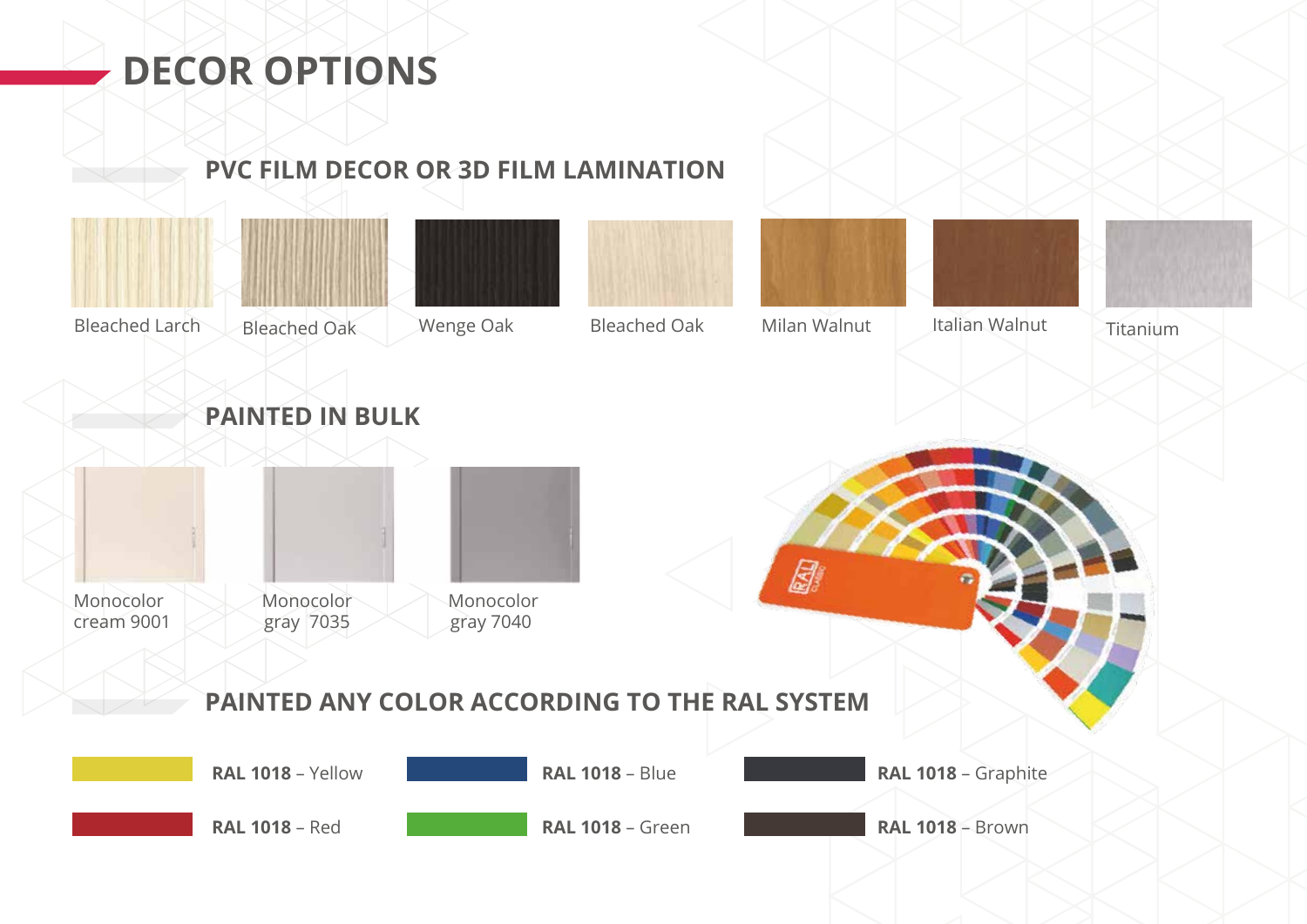#### **OUR PRODUCTS ARE CHOSEN BY**







**Military Hospital named after N.N. Burdenko, Moscow**